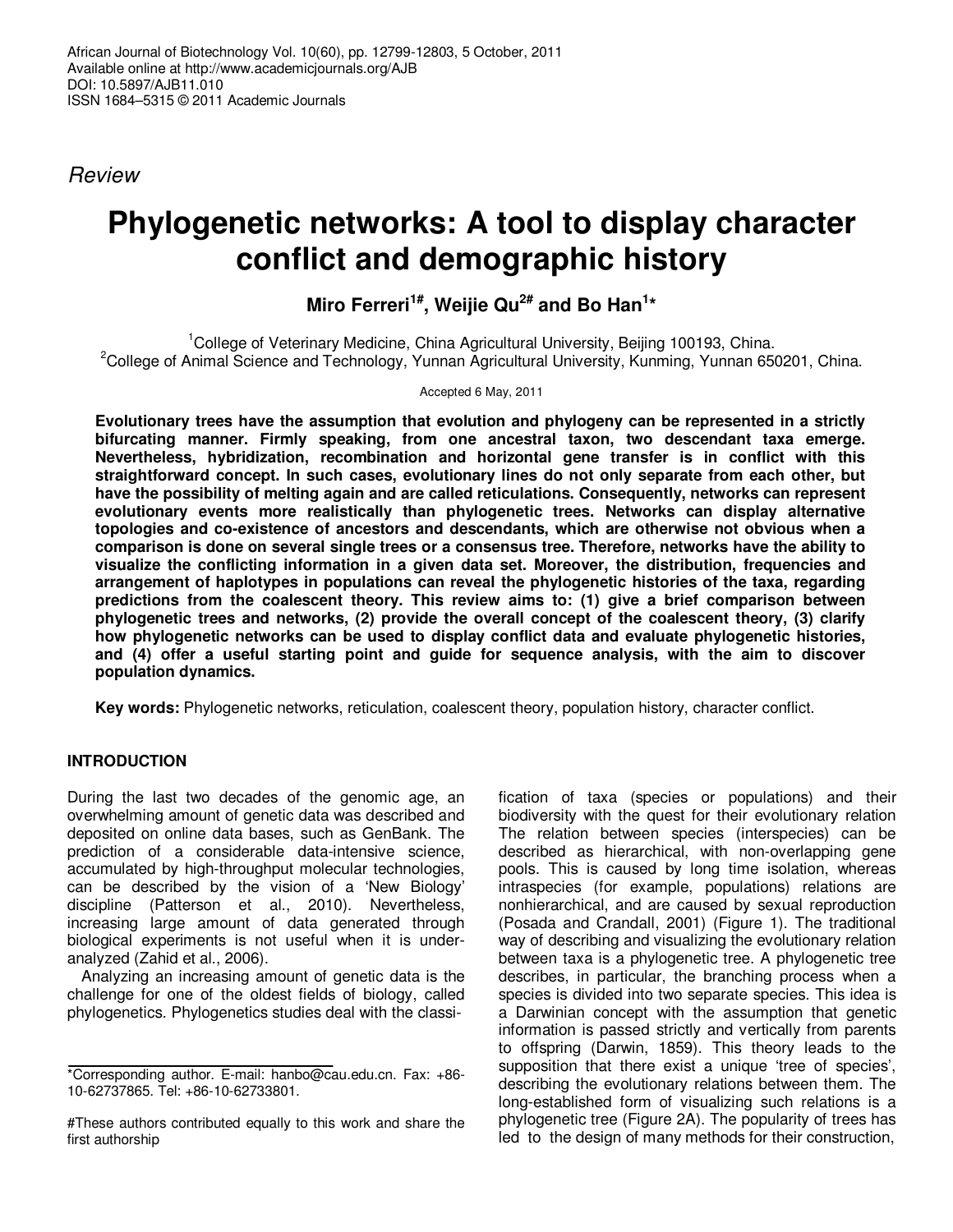

**Figure 1.** A) Evolutionary relationships between different species are hierarchical, as from one ancestral taxa, two descendant taxa emerge. B) In contrast, relations under the species level (intraspecies) are non-hierarchical, arising by sexual reproduction of individuals.



**Figure 2.** A) The traditional way of describing evolutionary relations between taxa is a furcating tree. B) Phlogenetics networks can display relations enhanced by a phylogenetic tree. Different parts of an information source (for example, gene or alignment part) can squabble for a different topology visualized by a loop or a cycle. C) Star-like structure of a minimum spanning network shows a numerical dominating central haplotype surrounded by several haplotypes (high haplotypes diversity), which show little differences (low nucleotide diversity). This pattern suggests that most haplotypes originate recently and is indicative of a population expansion during the recent history of the taxa, as well as, the event of the initial effect that can be hypothesized.

like the well-established neighbor joining or minimum evolution method (Saitou et al., 1987; Rzhetsky et al., 1992). More complex substitution models were developed (Kimura, 1980; Tamura, 1992) and Bayesian mathematics was integrated into the phylogenetic data

analysis (Ronquist and Huelsenbeck, 2003).

The methods became more complex and sophisticated. It is about one decade ago, in which it was pointed out that the history of life cannot be properly represented as a tree (Doolittle, 1999). It has been recognized that trees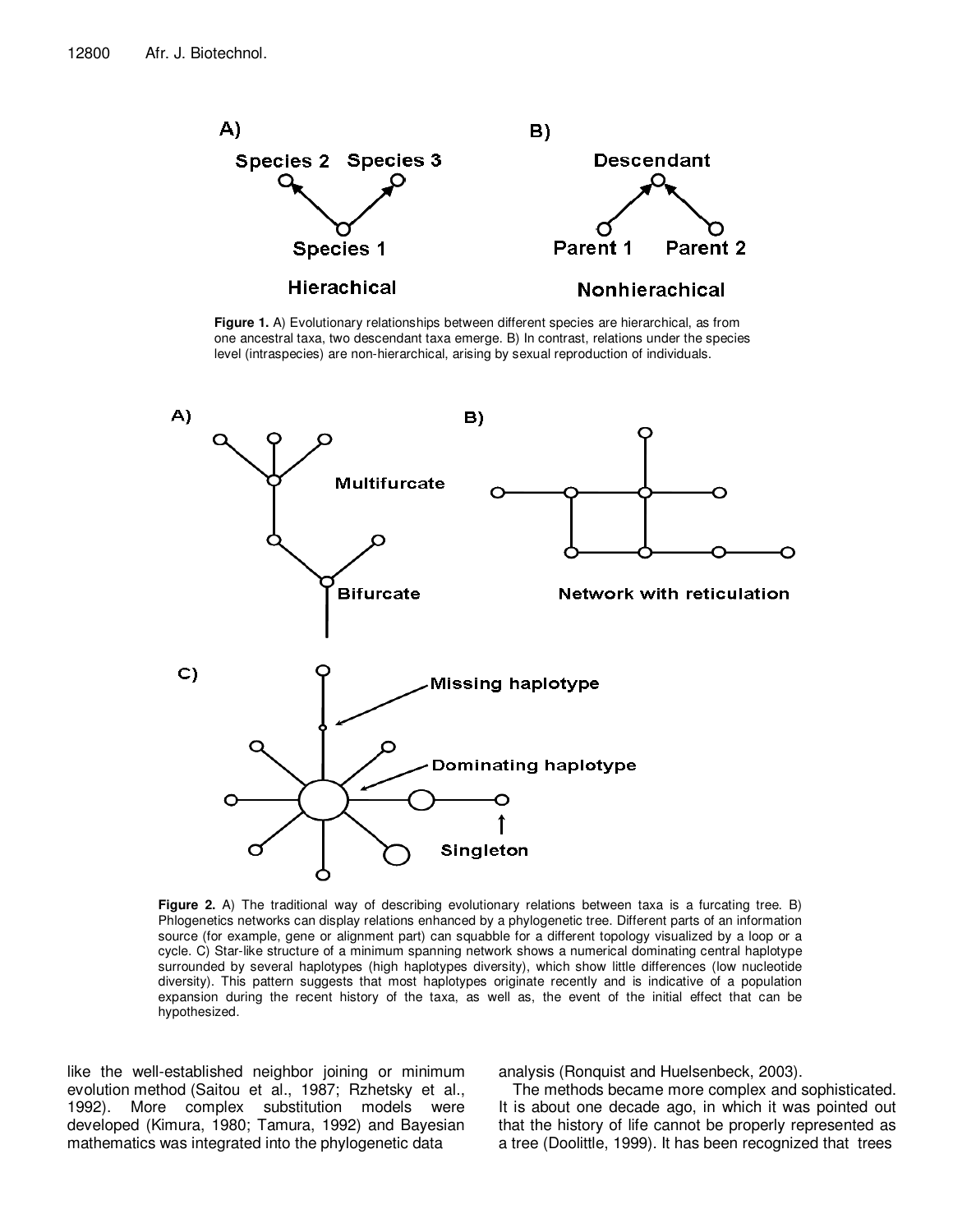oversimplify the study's view of evolution in some cases, since they can not model events such as hybrid speciation (Linder and Rieseberg, 2004), horizontal gene transfer (Bergthorsson et al., 2003; Nakamura et al., 2004) and recombination (Posada et al., 2002), which are referred to as reticulation events. These events demonstrate that a genome is not an island, which can be presented on an isolated branch of a phylogenetic tree. Moreover, reticulations break up the genomic history into different pieces, each of which has a strictly treelike pattern of descent (Maddison, 1997). This suggests that genes can have their own unique phylogenetic history. Seeing the different parts of a sequence or alignment, squabbled for a different arrangement of a tree, an obtained tree is always just a compromise that has the potential to misinterpret the phylogenetic information as great. This can be seen, as most presented trees in publications are consensus trees, and are compromised. This compromise is commonly supported due to estimation of the nodes probability by the nonparametric bootstrap procedure (Felsenstein, 1985) or Bayesian inference (Ronquist and Huelsenbeck, 2003). Alternative approaches can be performed by the Bremer support (Bremer, 1988) or the decay index (Donoghue et al., 1992). Nevertheless, an optimal supported consensus tree, by sophisticated support algorithm, is just one tree. Behind this tree, stands a forest of trees.

At this instant, the question of how the forest can be visualized or how information of different alignment parts can be simultaneously presented arises. Phylogenetic networks are able to harvest this forest and visualize it in one figure. Reticulations, indicated by loops or cycles, visualize different phylogenetic information sources (for example, different genes) by a network (Figure 2B). Therefore, it is uncertainly possible to see the phylogenetic information. The main difference of the network approaches is that they mostly work with a partition of the sequences, that is, a split, rather than the whole data set, and the network can be built by combining the splits one after the other (Bandelt and Dress, 1992). They are, definitely, a generalization of the phylogenetic trees that allow for the representation of reticulation events. This can be made clear by a reminder that a phylogenetic network, which shows no reticulations, is traditionally bifurcated and can be presented as a tree. Elsewhere, the occurrences of reticulate loops or cycles indicate a conflict in a split of the sequence. Identifying and visualizing these conflicts, as well as integrating them, is the advantage of the phylogenetic network approach.

Despite the identification of conflicts, networks are useful in the phylogeographic and phylogenetic studies, which aim to reconstruct historical events. Inferences of a possible number of networks can display ancestor and descendant haplotypes and the assumption that a mutation single-point exists in time and space. The pattern of haplotypes frequency, distribution and arrangement can reveal the phylogenetic historical

events described by the coalescent theory.

This review aims to: (1) give a brief comparison between the phylogenetic trees and networks, (2) provide a theoretical background of the coalescent theory, (3) clarify how phylogenetic networks can display conflict data and evaluate phylogenetic histories, and (4) provide a useful starting point and guide for sequence analysis, with the aim to discover population dynamics.

#### **DISPLAYING CHARACTER CONFLICT**

Genetic relationships between individuals belonging to different species can be described hierarchically. They have non-overlapping gene pools as they are the product of reproductive isolation over long timescales, during which mutation combined with the population's divergence led to fixation of different alleles (Posada and Crandall, 2001). In contrast, the genetic relationships below the species level (populations) are different and can not be properly described by a furcating tree as they are not hierarchical. Individuals from different populations can mate, but the genes are not isolated from each other, in that the previously diverged lineages can be recombined again. The result is that different genes have their own original phylogenetic history. To go one step beyond, every part of an alignment can have its own unique phylogenetic history. If we want to work with this assumption, it would be plausible to cut the alignment in sets or splits, which share similarities rather than using the whole alignment.

This is exactly what the network approaches do, that is, they divide the haplotypes into exclusive sets or splits. Any data set can be partitioned into sets (not necessarily of equal size) of sequences or splits and a network can be built by combining them one after the other (Bandelt and Dress, 1992). When splits are incompatible, a loop is introduced in the network to indicate that there are alternative splits. The use of networks to visualize phylogeny has been realized by the Spectronet package (Huber et al., 2002), and the program Network 4.6.0.0. (Bandelt et al., 1999), as well as the java-based program SplitsTree v4.1. A simplified standard work flow to obtain a network would therefore be: (i) sequencing of a DNA fragment (for example, partial mtDNA or ptDNA), (ii) construction of an alignment by Clustal W v.2.0 (Larkin et al., 2007), (iii) transformation in a NEXUS format (Maddison et al., 1997) and transferring the alignment to the SplitsTree v4.1, Network 4.1.1.2 or Spectronet package to obtain a network based on the splits concept of the aligned sequences. Application of networks to the discovery of the population structures and their demographic history can be found in several recent publications (Cuc et al., 2011; Han et al., 2010; Huson and Bryant, 2006).

The conflicts of splits can be separately visualized by a Lento plot (Lento et al., 1995). "Lento plots" display, in a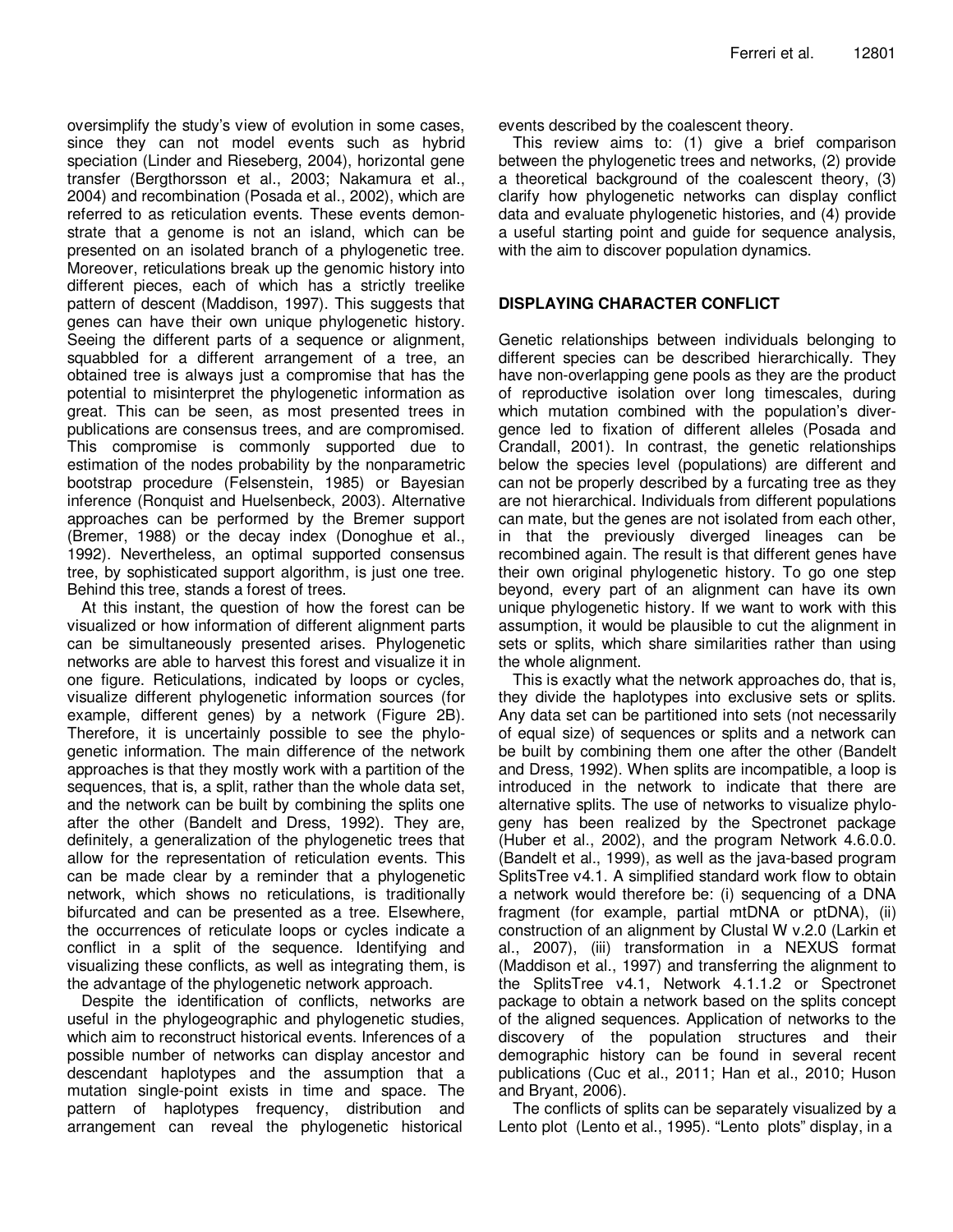ranked order, support or conflict in a data set as a series of bars (each representing a split) extending above (support) or below (conflict) a horizontal line. The height or depth of each bar corresponds to the proportion of data patterns that either support or conflict with the split. The main advantage of the Lento plots is that they enable one to identify not only the amount of support and conflict for individual splits, but also display which individual or sequence is responsible. Finally, the identified splits can be used to draw a diagram for the median network (Bandelt et al., 1995, 2000). In case the collection of splits is compatible, the associated network is a tree, whereas incompatibilities give rise to reticulations.

#### **ABILITY OF NETWORKS TO VISUALIZE PREDICTION FROM THE COALESCENT THEORY**

The coalescent theory links the population genealogy (haplotypes diversity, frequency, etc.) with the demographic history of a taxon (Hudson, 1991; Felsenstein, 2004). Inferences of past events are possible because most mutations (or alleles) arise at a single point in time and space. The distribution of each new mutation, assuming neutrality, is influenced by dispersal patterns, population sizes and other processes. In short, if we now know how the recent genetic distribution looks like and make assumptions on how this distribution is influenced, we can open a small window in the history of a taxon. The necessary biological assumptions are quite intuitive, unlike the complicated mathematical description of the coalescent theory (Kingman, 1982). The following described some of the predictions of the coalescent theory: (a) High frequency haplotypes are most likely to be old alleles; (b) Within the network, old alleles are interior, whereas new alleles are more likely to be peripheral; (c) Haplotypes with multiple connections are most likely to be old alleles; (d) Old alleles are expected to show a broad geographical distribution because their carriers have had enough time to disperse them; (e) Haplotypes with only one connection (singletons) are likely to be connected to haplotypes from the same population, because they just came into existence and their carriers may not have had the time to disperse them.

These patterns can lead to several assumptions and can reveal the demographic histories by predictions from the described coalescent theory. Several results from the coalescent theory, related to the frequency and geographical distribution of the haplotypes, are relevant to intraspecific phylogenetics. There is a direct relationship between haplotype frequencies and the ages of the haplotypes (Watterson and Guess, 1977; Donnelly and Tavare, 1986). Therefore, high frequency haplotypes have probably been present in the population for a long time. Consequently, most of the new mutants are derived from common haplotypes, implying that rarer variants represent more recent mutations and are more likely to

be related to common haplotypes than other rare variants (Excoffier and Langaney, 1989).

### **DISPLAYING DEMOGRAPHIC HISTORY**

Occasionally, in the evolutionary history of a species, there are singular demographic events that can leave a lasting impression of the portioning of population genetic variation within and among populations (for example, bottlenecks, found effects, range expansion or geographical isolation, etc.). To make it simple, the his-tory of a species shapes the genetic makeup. As such, traces can be found while studying haplotype and nucleotide diversity and the haplotypes frequencies and their pattern of distribution. Most haplotypes in a population are present as copies in several individuals. If one copy mutates into a new haplotype, it is extremely unlikely that all other ancestral haplotypes are also mutated or are extincted. Strictly speaking, the ancestral haplotype can be expected to persist in the population (Posada and Crandall, 2001). The visualizing of relations between haplotypes has its limitations in a bifurcating tree; therefore, networks are the method of choice as they can present co-existence of ancestors and descendants, as well as reticulation events. In general, a network shows patterns of haplotypes distribution (Figure 2C). A network with an ancestral haplotype shows a star-like or star-burst appearance with the ancestral haplotype centered on it. Ancestral haplotypes will often give rise to multiple descendant haplotypes resulting in a multifurcating tree or star-like network. When we apply the assumptions of the coalescent theory to a network, we can predict that high frequency haplotypes have probably been present in the population for a long time. Moreover, the descendants will associate more with each other, if the haplotypes are older and are numerically dominated. Therefore, there is a direct relationship between haplotypes frequencies and the ages of haplotypes (Watterson and Guess, 1977; Donnelly and Tavare, 1986). If a star-like structure of a minimum spanning network can demonstrate that most variants of haplotypes surround the central haplotypes, then this pattern suggests that most of the haplotypes originate recently and is indicative of a population expansion during the recent history of the species (Bandelt et al., 1995). Moreover, a haplotype network can reveal not only the sampled or possible disappeared haplotypes, but also the two step- nucleotide- differences shown in Figure 2C.

#### **CONCLUSION**

The classical view of a bifurcating tree has, as a limitation, a hybrid speciation, horizontal gene transfer and recombination, which can not be demonstrated. The advantage of a network is that: (a) conflicts among